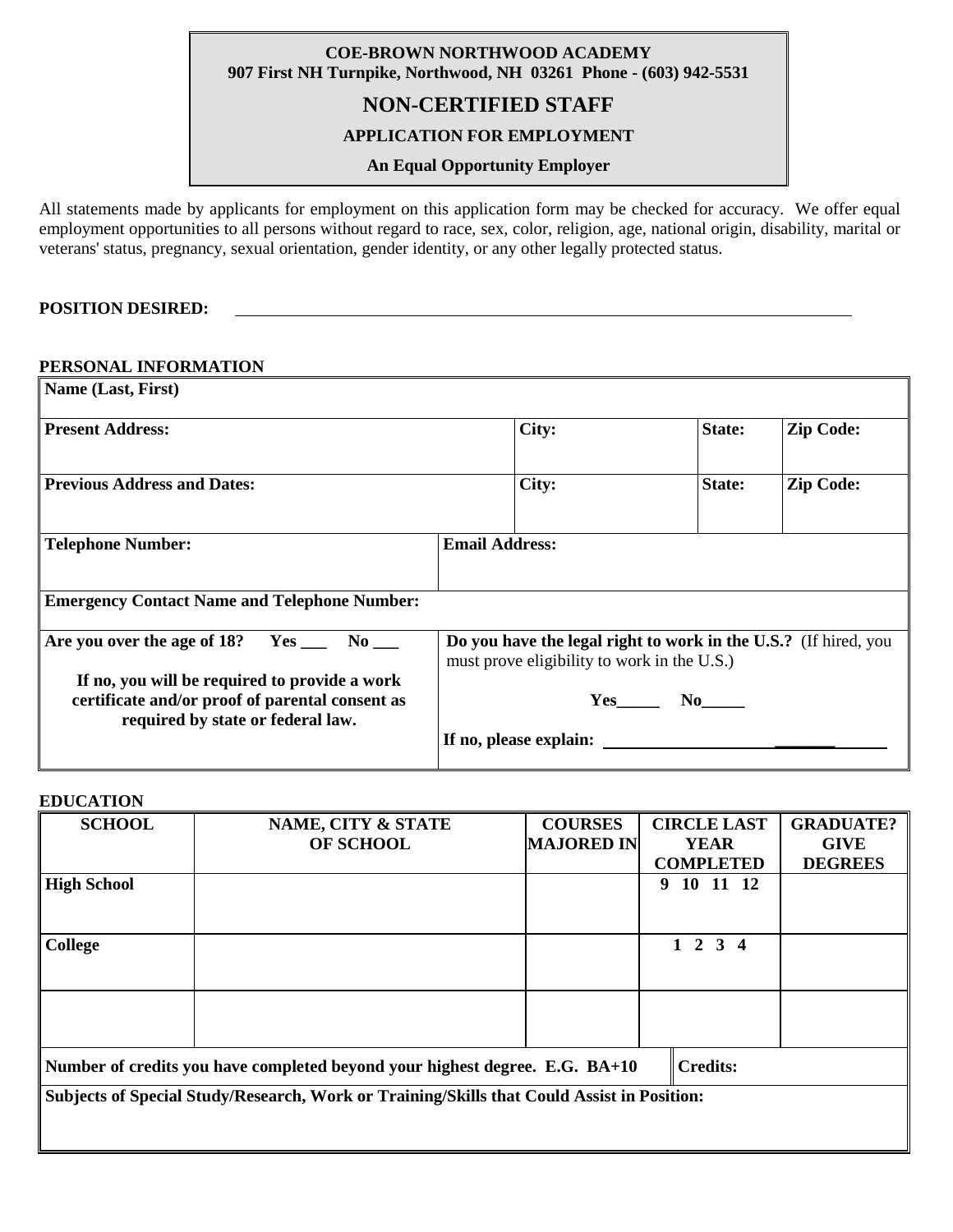**WORK HISTORY (Start with most recent or present employer and complete in full; attach additional work history on a separate piece of paper as necessary.)**

| <b>Name and Address of Most Recent Employer:</b><br>1. | <b>Telephone Number:</b> |                       |  |
|--------------------------------------------------------|--------------------------|-----------------------|--|
| <b>Immediate Supervisor (Name and Position):</b>       | Date Hired:              | <b>Starting Rate:</b> |  |
| <b>Job Title &amp; Duties:</b>                         | Date Left:               | <b>Last Rate:</b>     |  |
| <b>Reason for Leaving:</b>                             |                          |                       |  |

| 2. Name and Address of Prior Employer:           | <b>Telephone Number:</b> |                       |
|--------------------------------------------------|--------------------------|-----------------------|
|                                                  |                          |                       |
| <b>Immediate Supervisor (Name and Position):</b> | Date Hired:              | <b>Starting Rate:</b> |
| <b>Job Title &amp; Duties:</b>                   | Date Left:               | <b>Last Rate:</b>     |
|                                                  |                          |                       |
| <b>Reason for Leaving:</b>                       |                          |                       |
|                                                  |                          |                       |

| 3. Name and Address of Prior Employer:           | <b>Telephone Number:</b> |                       |
|--------------------------------------------------|--------------------------|-----------------------|
|                                                  |                          |                       |
| <b>Immediate Supervisor (Name and Position):</b> | Date Hired:              | <b>Starting Rate:</b> |
| <b>Job Title &amp; Duties:</b>                   | Date Left:               | <b>Last Rate:</b>     |
| <b>Reason for Leaving:</b>                       |                          |                       |

**List any special training or skills you have which are relevant to the position you are seeking**:

| Have you ever worked for Coe-Brown Northwood Academy? $\Box$ Yes $\Box$ No If yes, Position:          |
|-------------------------------------------------------------------------------------------------------|
| Date $(s)$                                                                                            |
| Have you ever applied for Coe Brown Northwood Academy? $\Box$ Yes $\Box$ No If yes, Position:         |
| Date $(s)$                                                                                            |
| Do you have a relationship with the Academy? $\Box$ Alumni $\Box$ Parent $\Box$ Employee $\Box$ Other |
| Are you employed now? $\square$ Yes $\square$ No If yes: $\square$ Full-time $\square$ Part-time      |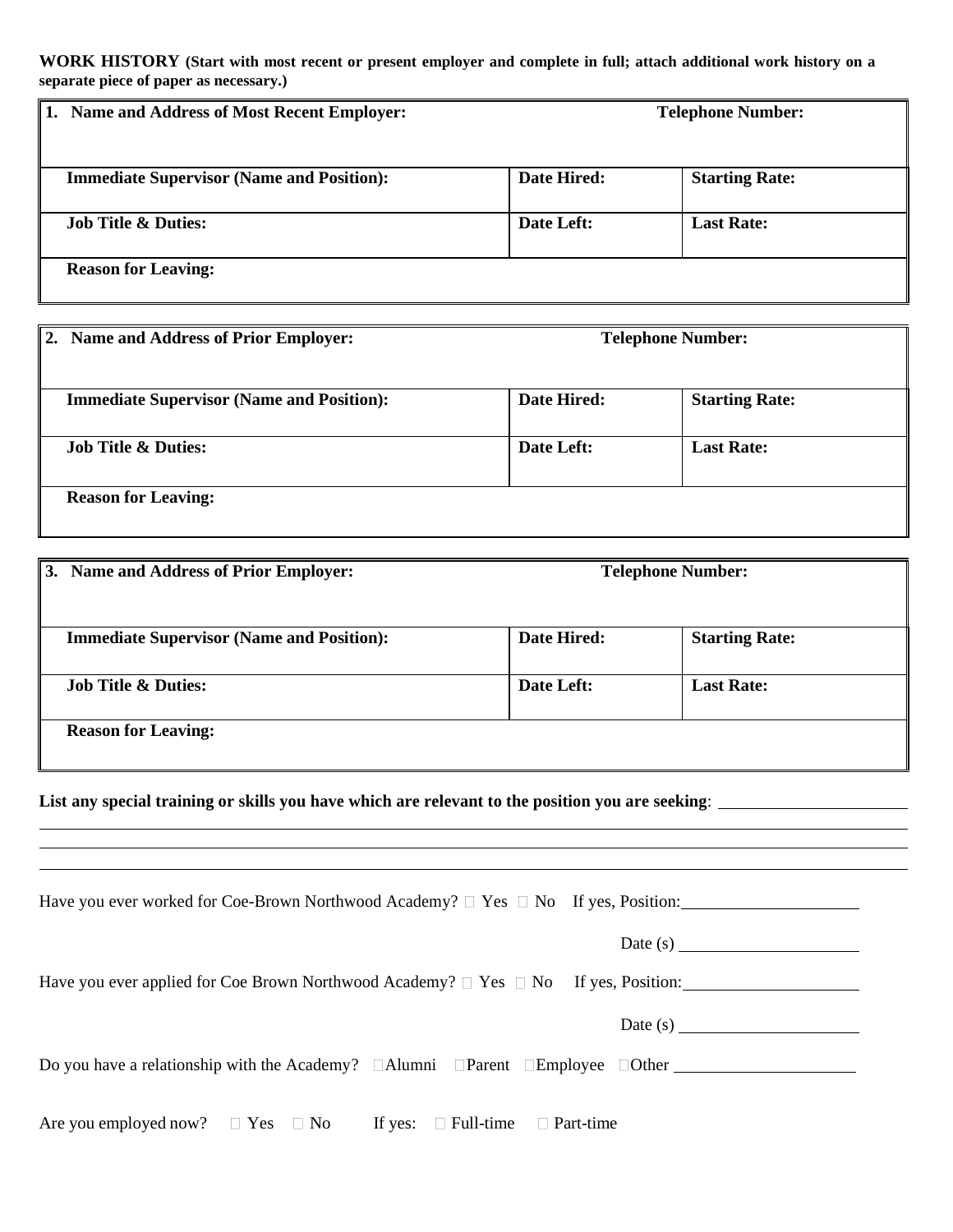| <b>JOB AVAILABILITY</b>                                                                                                                                                                                          |                                                                      |  |  |
|------------------------------------------------------------------------------------------------------------------------------------------------------------------------------------------------------------------|----------------------------------------------------------------------|--|--|
| Date You Can Start:                                                                                                                                                                                              | <b>Your Availability:</b>                                            |  |  |
|                                                                                                                                                                                                                  | Days Only Mights Only Days or Nights                                 |  |  |
|                                                                                                                                                                                                                  | Can You Work Weekends (as desired position or schedule may require)? |  |  |
| $\vert$ Yes_ No_                                                                                                                                                                                                 |                                                                      |  |  |
| $\parallel$ Are you prohibited from or limited in your performance of any job duties by any restrictive<br>covenants not to complete, confidentiality agreements or other contracted obligation?<br>Yes<br>No 11 |                                                                      |  |  |
| If yes, please provide a copy of that agreement.                                                                                                                                                                 |                                                                      |  |  |
|                                                                                                                                                                                                                  |                                                                      |  |  |

State any additional information you feel may be helpful to us in considering your application:

**REFERRED BY:**

| <b>Coe-Brown Website</b>           | <b>Coe-Brown Employee</b> |
|------------------------------------|---------------------------|
| Advertisement<br><b>Online</b>     | Walk-In                   |
| <b>Employment Agency</b><br>(name) | Other (explain)           |

## **PERSONAL REFERENCES - Three people, not your relatives, whom you have known for three years or more.**

| Name: | <b>Address:</b> | <b>Telephone Number:</b> |
|-------|-----------------|--------------------------|
|       |                 |                          |
| Name: | <b>Address:</b> | <b>Telephone Number:</b> |
|       |                 |                          |
| Name: | <b>Address:</b> | <b>Telephone Number:</b> |
|       |                 |                          |

## **TERMINATIONS AND/OR DISCIPLINARY ACTIONS**

| Have you ever been disciplined by an employer?                                                        | Yes | No   |
|-------------------------------------------------------------------------------------------------------|-----|------|
| Has your employment ever been terminated, or have you been asked to<br>resign in lieu of termination? | Yes | - No |
|                                                                                                       |     |      |
|                                                                                                       |     |      |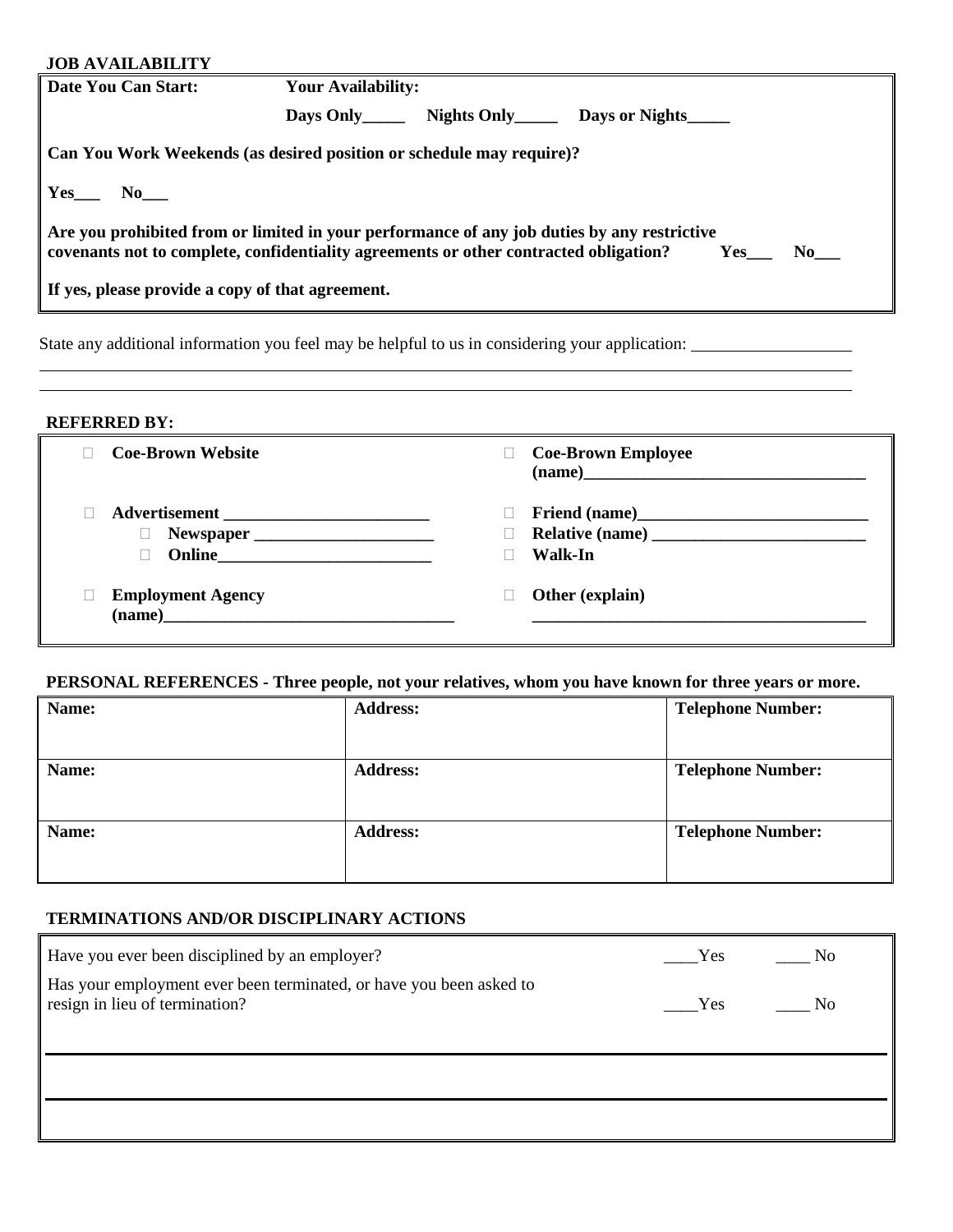#### **CRIMINAL BACKGROUND**

As part of its efforts to provide a safe environment for students and employees, Coe-Brown Northwood Academy completes a criminal background check on all new employees and volunteers. In addition, we respectfully request that you respond to the following questions:

1. Have you ever been convicted of a crime, other than a minor traffic violation, that has not been annulled by a court?\*  $\Box$  Yes  $\Box$  No

|                                                                        | Do you have any criminal charges currently pending against you? $\Box$ The $\Box$ Yes $\Box$ No                                                                                                                                                                                                                                           |                      |
|------------------------------------------------------------------------|-------------------------------------------------------------------------------------------------------------------------------------------------------------------------------------------------------------------------------------------------------------------------------------------------------------------------------------------|----------------------|
|                                                                        | If yes, please explain solution of the state of the state of the state of the state of the state of the state of the state of the state of the state of the state of the state of the state of the state of the state of the s                                                                                                            |                      |
|                                                                        | Have you ever been found by a court, administrative agency, or employer to have committed or engaged in<br>any of the following? Please omit any criminal convictions that have been annulled by a court.                                                                                                                                 |                      |
| <b>Domestic Violence</b>                                               | $\Box$ No<br>$\Box$ Yes                                                                                                                                                                                                                                                                                                                   |                      |
| Stalking                                                               | $\Box$ No<br>$\Box$ Yes                                                                                                                                                                                                                                                                                                                   |                      |
| Child Abuse                                                            | $\Box$ Yes<br>$\Box$ No                                                                                                                                                                                                                                                                                                                   |                      |
| Child Neglect                                                          | $\Box$ Yes<br>$\Box$ No                                                                                                                                                                                                                                                                                                                   |                      |
| <b>Sexual Harassment</b>                                               | $\Box$ No<br>$\Box$ Yes                                                                                                                                                                                                                                                                                                                   |                      |
| <b>Other Harassment</b>                                                | $\Box$ Yes<br>$\Box$ No                                                                                                                                                                                                                                                                                                                   |                      |
| Assault                                                                | $\Box$ Yes<br>$\Box$ No                                                                                                                                                                                                                                                                                                                   |                      |
| Inappropriate Boundaries with Students                                 | $\Box$ No<br>$\Box$ Yes                                                                                                                                                                                                                                                                                                                   |                      |
| <b>Battery</b>                                                         | $\Box$ Yes<br>$\Box$ No                                                                                                                                                                                                                                                                                                                   |                      |
| Other Act of Violence                                                  | $\Box$ Yes<br>$\Box$ No                                                                                                                                                                                                                                                                                                                   |                      |
| in any of the conduct described in #3 with/against a child or student? | Are you currently under investigation by a state or federal agency for having allegedly engaged                                                                                                                                                                                                                                           | $\Box$ Yes $\Box$ No |
|                                                                        |                                                                                                                                                                                                                                                                                                                                           |                      |
|                                                                        | Have you ever been counseled, disciplined, resigned, or terminated following allegations that you failed to<br>maintain appropriate boundaries with students, or failed to abide by a school's code of conduct or<br>behavioral expectations regarding safe and/or healthy relationships with students?<br>If yes, please explain explain | $\Box$ Yes $\Box$ No |
| Have you ever:                                                         |                                                                                                                                                                                                                                                                                                                                           |                      |
|                                                                        | (A) Been investigated by an employer for allegedly engaging in misconduct?                                                                                                                                                                                                                                                                | $\Box$ Yes $\Box$ No |
|                                                                        | (B)Been disciplined by an employer? This includes, but is not limited to, warning(s),<br>suspension(s), involuntary leave(s), mandatory class(es) or counseling relating to a                                                                                                                                                             |                      |
| disciplinary matter, or other responsive action(s) required of you.    |                                                                                                                                                                                                                                                                                                                                           | $\Box$ Yes $\Box$ No |